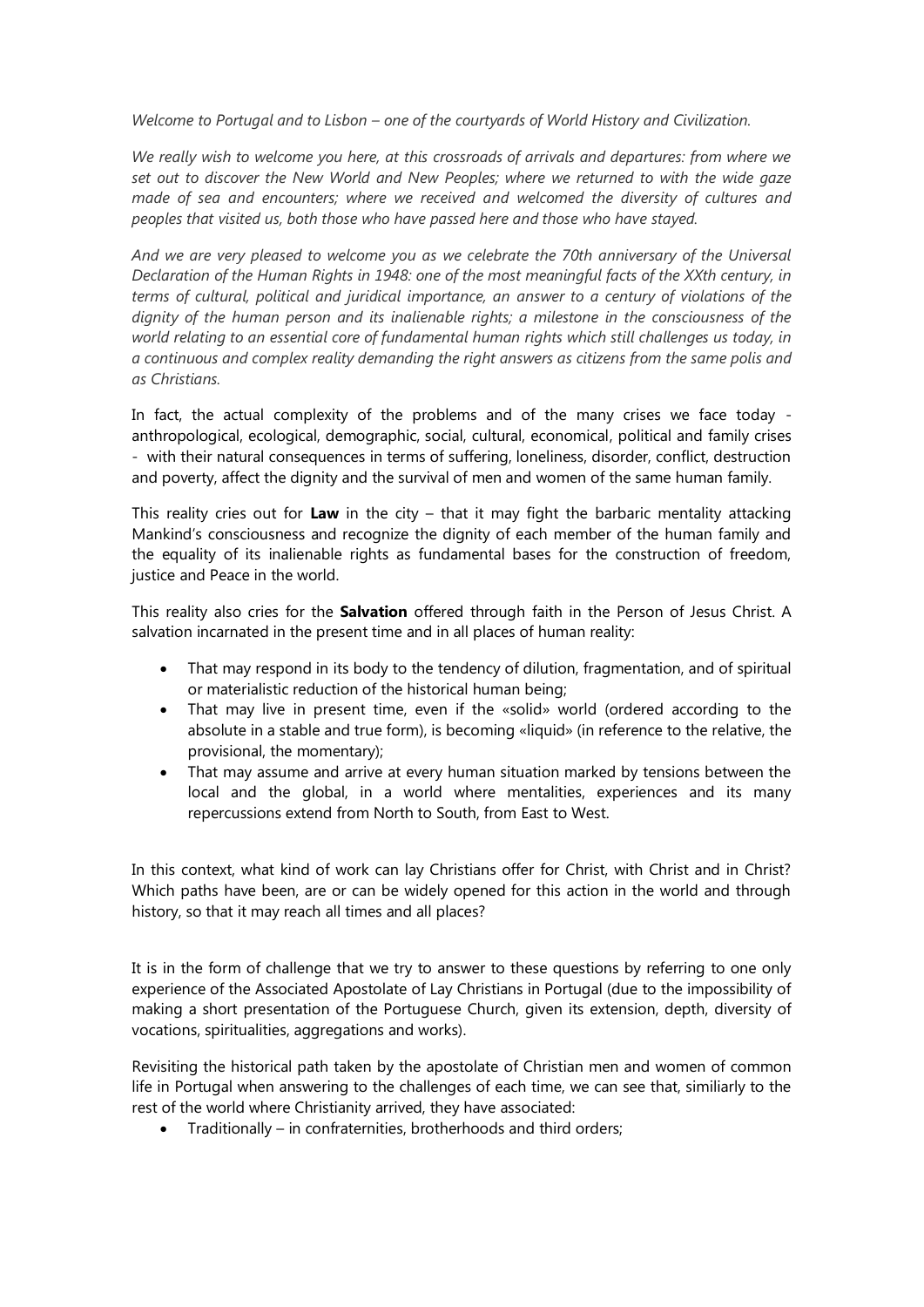- Since the XIXth and XXth centuries also in associations of the faithful, ecclesial movements and new communities, characterized by different charismas and gifts, at the service of different demands in a secularized world;
- In the advent of this XXIst century, and during its course, in new apostolic dynamisms, that exceed the typical expressions of individual and associated apostolate, and that have congregated in a network of different lay Christians (stemming from the regular individual and territorial structure of the church or from different associations) both in the Catholic field and in the ecumenical or civil field, by defending fundamental rights, inherited and preserved in the synthesis of Christian humanism, namely as far as the protection of human life is concerned, as well as social development and the welcoming of displaced people and refugees.

Challenged by the urgent needs in the world, by the proposals of **communion for the mission** (from the Second Vatican Council , from the teachings of the pope John Paul II , pope Benedict XVI , pope Francis and diocesan Bishops, as well as from the Portuguese Episcopal Conference), and after trying to search ways of fraternal meeting since 1979 (among different faithful associations and these with the Hierarchy of the Church) it was created in 2011 the National Conference of Associations of Lay Apostolate, that integrated the majority of faithful associations, ecclesial movements and new communities approved by the Portuguese Episcopal Conference, as a platform that intends:

- To provide a means of growth in esteem , cooperation and mutual respect among associations and among the lay Catholics who belong to them and also among these and the Hierarchy and other ecclesial realities , promoting unity in the diversity of the Body of Christ;
- To cultivate an attitude of common discernment of the needs of the actual temporal realities and of the challenges to its evangelization, through the knowledge, reflection and evaluation of the signs of the times;
- To agree on means and actions in order to create a greater unity of spirit and action in the service of the lay people in the world, namely developing coordinated or common actions, according to criteria of need and urgency, in favor of humanity and of the Portuguese society.

Common discernment among all these associations has led, since 2011, to collaboration and action, namely:

- Through common agreement concerning means for a common answer in urgent missions (that have been focused above all in matters related to the protection of life and to support to displaced people and refugees );
- Holding national congresses, motivated by the needs of the world and the present interpellations of the Church, aiming at: placing the Christian faith at the service of culture, in the vast field of civil society; stimulating communitarian and missionary dynamisms in all cities of the country; promoting common answers to the demands of present time (*The Culture of Encounter in the Church and the Contemporary World,* in 2013; *Replacing Man at the Centre of Society, Thought and Life,* in 2015; *Nothing is indifferent to us between Earth and Heaven,* in 2016; *This is the time to hope against all hope, to work for justice and for peace, to love all people, to love them one by one, in* 2018).

In the incarnate and humble life of Christians in the world, lived in a common experience and with a universal gaze, we believe that the way is open for the sanctification of the world from within - knowing, however, that only Fire can fecundate the Earth, like a flash of lightning: thus generating a new humanity, which dedicates the Universe to the Lord.

We close with a film that marked the birth of CNAL.